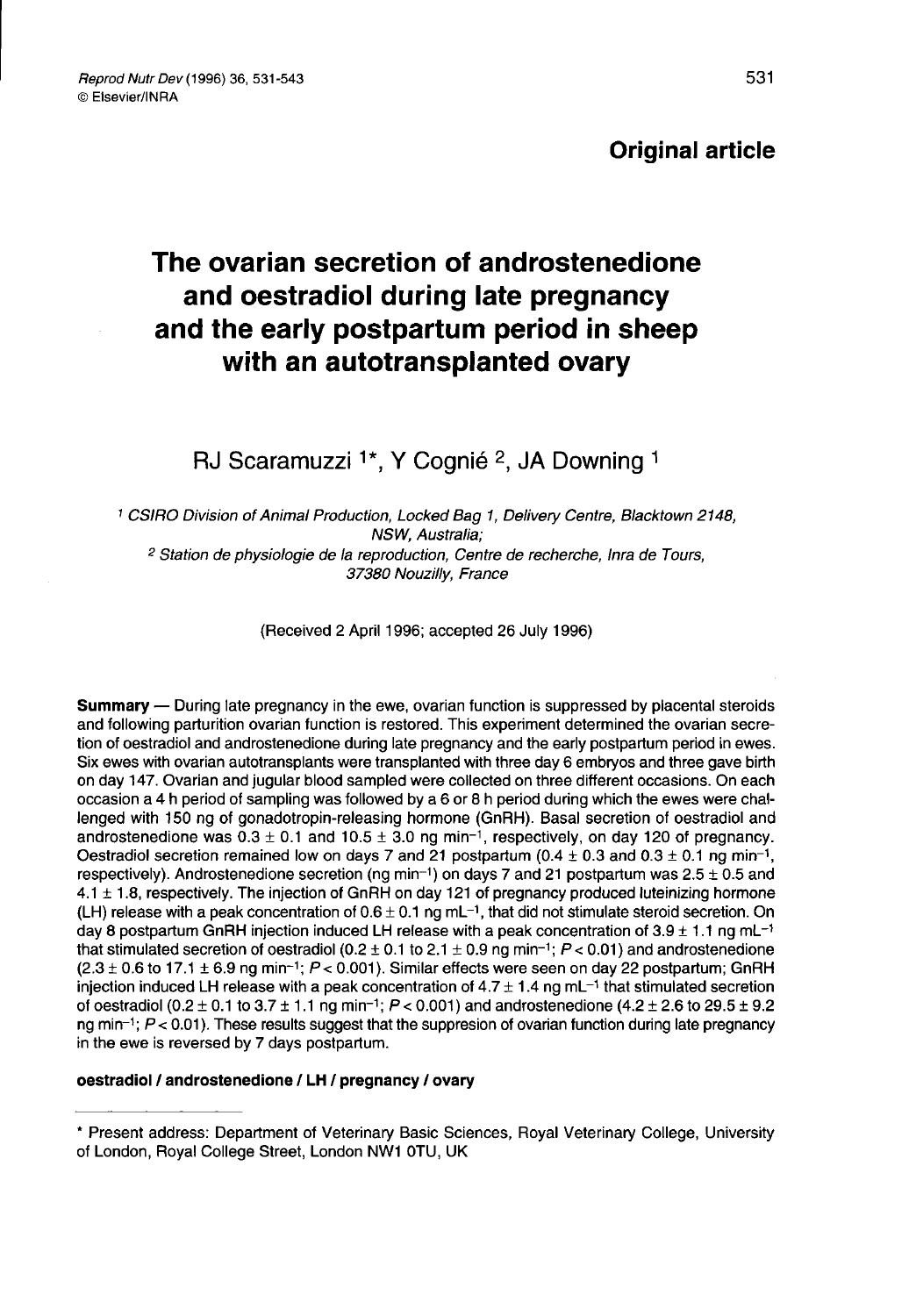Résumé ― Chez la brebis pendant la gestation, la fonction ovarienne est inhibée par les stéroïdes placentaires. Après la mise bas, la fonction ovarienne est rétablie. L'expérience suivante a permis de déterminer les sécrétions ovariennes d'cestradiol et d'androstènedione chez la brebis en gestation et post-partum. Six brebis aux ovaires autotransplantés ont été implantées chacune avec trois embryons 6 jours après la fécondation et trois d'entre elles ont mis bas à j 147. Des échantillons de sang ovarien et de sang prélevé à la veine jugulaire ont été collectés à trois moments. À chaque fois, une période de prélèvement de quatre heures a été suivie d'une période de six ou huit heures durant laquelle elles ont été soumises à une stimulation par 150 ng de GnRH. Les sécrétions basales d'cestradiol et d'androstènedione ont été respectivement de 0,3 ± 0,1 et de 10,5 ± 3,0 ng min<sup>-1</sup> à j120 de<br>gestation. La sécrétion d'œstradiol est restée faible aux jours 7 et 21 (respectivement 0,4 ± 0,3 et 0,3<br>± 0,1 ng min<sup>-1</sup> gestation. La sécrétion d'œstradiol est restée faible aux jours 7 et 21 (respectivement 0,4 ± 0,3 et 0,3  $\pm$  0,3 et 0,3  $\pm$  0,5  $\pm$  0,5  $\pm$  0,5  $\pm$  0,5  $\pm$  0,5  $\pm$  0,5  $\pm$  0,5  $\pm$  0,5  $\pm$  0,5  $\pm$  0,5  $\pm$  0,5 ovarien et de sang prélevé à la veine jugulaire ont été collectés à trois moments. À chaque fois, une<br>période de prélèvement de quatre heures a été suivie d'une période de six ou huit heures durant<br>laquelle elles ont été  $\pm$  0,1 ng mL $^{-1}$ ) qui n'a pas stimulé de sécrétion de stéroïdes. À i 8 post-partum, l'injection de GnRH a provoqué des pics de LH (3,9  $\pm$  1,1 ng mL<sup>-1</sup>) qui ont stimulé la sécrétion d'œstradiol (0,2  $\pm$  0,1 à 2,1  $\pm$  0,1 ng mL-1) qui n'a pas stimulé de sécrétion de stéroïdes. À j 8 post-partum, l'injection de GnRH a<br>provoqué des pics de LH (3,9  $\pm$  1,1 ng mL-1) qui ont stimulé la sécrétion d'œstradiol (0,2  $\pm$  0,1 à 2,1<br> $\pm$  0, similaires ont été observés à j 22 post-partum ; l'injection de GnRH a provoqué des pics de LH (4,7±  $1,4$  ng min-1) qui ont stimulé la sécrétion d'œstradiol (0,2 ± 0,1 à 3,7 ± 1,1 ng min-1 ; p < 0,01) et  $1,4$  ng min<sup>-1</sup>;  $P < 0,01$  et d'androsténedione  $(2,3 \pm 0,6$  à 17,1  $\pm 6,9$  ng min<sup>-1</sup>;  $p < 0,001$ ). Des effets  $\pm 0,9$  ng min<sup>-1</sup>;  $P < 0,001$ ) et d'androsténedione  $(2,3 \pm 0,6$  à 17,1  $\pm 6,9$  ng min<sup>-1</sup>;  $p < 0,001$ ). d'androsténedione (4,2 ± 2,6 à 29,4 ± 9,2 ng min<sup>-1</sup> ; p < 0,001). Ces résultats suggèrent que l'inhibition de la fonction ovarienne pendant la gestation est supprimée dès j7 post-partum.

cestradiol / androsténedione / LH / gestation / ovaire

#### **INTRODUCTION**

There is a paucity of information concerning follicular development and function during pregnancy of the sheep. During late pregnancy (day 140) in the ewe virtually all follicles of 1 mm or greater are atretic (Al-Gubory and Martinet, 1986). Other data from cattle and pigs (Rexroad and Casida, 1975) suggest that although some follicular development occurs early in pregnancy, by the final third of pregnancy the ovaries are almost totally devoid of large antral follicles. The same appears to be true for humans (Govan, 1968, 1970) but not for rodents (Greenwald, 1966, 1967; Greenwald and Choudary, 1969; Pedersen and Peters, 1971) or rabbits (Adams, 1968).

The functional state of these follicles has been difficult to assess in vivo because of the production of steroids by placental tissue and by the relative inaccessibility of the ovary with advancing pregnancy. Several in vitro studies with cultured ovarian follicular cells from pregnant rats (Richards and Kersey, 1979; Bogovich et al, 1981; Carson et al, 1981) suggest that follicular

steroidogenesis is impaired in late pregnancy; in particular, there is a thecal deficiency of the 17 $\alpha$ -hydroxylase and C17-20 lyase enzymes (Bogovich and Richards, 1982). Following parturition follicular function is restored although the rate at which it is restored shows considerable intra- and interspecies variation. In some species a postpartum ovulation occurs normally, within 1 or 2 days of birth (rat; Connor and Davis, 1980) while in others the first postpartum ovulation can be normally delayed for several months (cow; Peters and Lamming, 1990; Short et al, 1990). In the ewe postpartum ovulation can occur within a week (Mauléon and Dauzier, 1965) or it can be delayed by several months depending on the time of the year (Abecia et al, 1992) and on nutrition (Shevah et al, 1975; Loudon, 1987). The time of the first postpartum ovulation can be delayed by lactation and the intensity of the suckling stimulus (Mauléon and Dauzier, 1965; Schirar et al, 1989).

The physiology of the ovary during the inactive state of late pregnancy and over the period of transition to an active state in the postpartum period is not clear. The low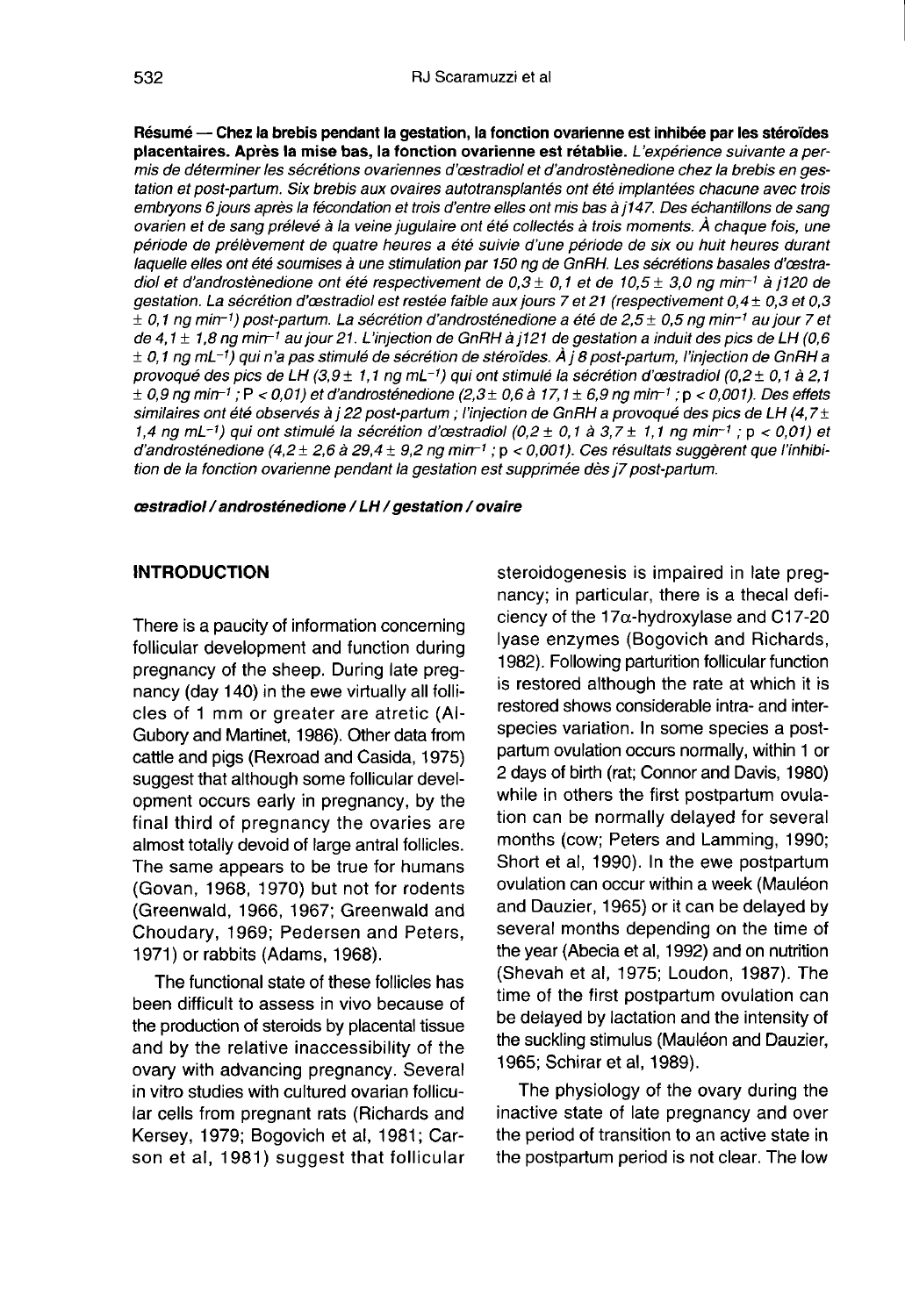level of gonadotrophic support may be sufficient to explain ovarian inactivity in late pregnancy. Alternatively, the ovary may be inactive because of the direct effects of placental hormones on ovarian function.

Using the technique of superovulation and embryo transfer (Ward et al, 1986; Murray et al, 1989), pregnancies were established in three ewes with an ovarian autotransplant and ovarian function was studied prepartum and twice at postpartum. We are able to report the pattern of endogenous and gonadotropin-releasing hormone (GnRH)-induced secretion of follicular steroids from the ovary of the conscious pregnant ewe. A preliminary account of this experiment has been published as an abstract (Scaramuzzi et al, 1989).

#### MATERIALS AND METHODS

#### Embryo transfer

#### Donor animals

Twenty Border Leicester X Merino cross ewes were used as donor animals.

#### Recipient animals and diet

Six Border Leicester X Merino cross ewes with a mean body weight of  $58.0 \pm 0.6$  kg had the left ovary and vascular pedicle autotransplanted (Goding et al, 1967). The animals were studied in the normal breeding season and housed in a group pen with ad libitum access to a pelleted ration and water.

#### Oestrous synchronization: embryo production and embryo transfer

The procedure employed has been described elsewhere in detail (Ward et al, 1986; Murray et al, 1989). The embryo transfers were carried out in the nonbreeding (anoestrous) season so that the ewes would give birth and lactate during the natural breeding season. Briefly, the oestrous cycles of both donor and recipient ewes were synchronized using progestagen (medroxy-progesterone actate) sponges (Repromap; Upjohn Pty Ltd,<br>Rydalmere, NSW, Australia). Donor and recipient ewes were injected intramusculary with PMSG (Pregnecol; Intervet, Artarmon, NSW, Australia) 24 h before sponge removal. Donor ewes received 1 000 IU while recipient ewes received 750 IU. The donor ewes were inseminated with  $100 \times 10^6$  sperm 24 h after sponge removal. The embryos were recovered from donor ewes at the early blastocyst stage 100 to 120 h postinsemination and assessed morphologically for normality (Ward et al, 1986; Murray et al, 1989). Three morphological normal blastocysts were transfered to each of six recipient ewes. The successful establishment of pregnancy was confirmed by ultrasound carried out 30 to 35 days post-transfer, in three of the six ewes.

#### Experimental protocol

From day 100 of pregnancy until 28 days after parturition the three pregnant ewes were bled three times a week by jugular venepuncture. On day 111 of pregnancy the ewes were placed in metabolism cages (Till and Downes, 1963) in a temperature controlled (20 °C) room and allowed to acclimatize for 1 week. While in the metabolism cages they were provided ad libitum with a pelleted ration and fresh water. The ewes were placed in a single metabolism cage and following parturition with a second cage placed alongside and the lower rails removed from both cages. This provided exclusive space for the lambs and allowed them to suckle the ewes during the experimental period, including the periods of intensive blood sampling.

#### Experimental design

Over the course of the experiment the ewes were subjected to three periods of intensive blood sampling: days 119 and 120 of pregnancy, days 7 and 8 postpartum and days 21 and 22 postpar tum. On the first day of each period of intensive sampling the ewes were sampled at 15 min intervals for a total period of 6 h. The next day the sampling was repeated for 5 h on day 120 of pregnancy and for 9 h on days 8 and 22 postpartum. On the second day of sampling each ewe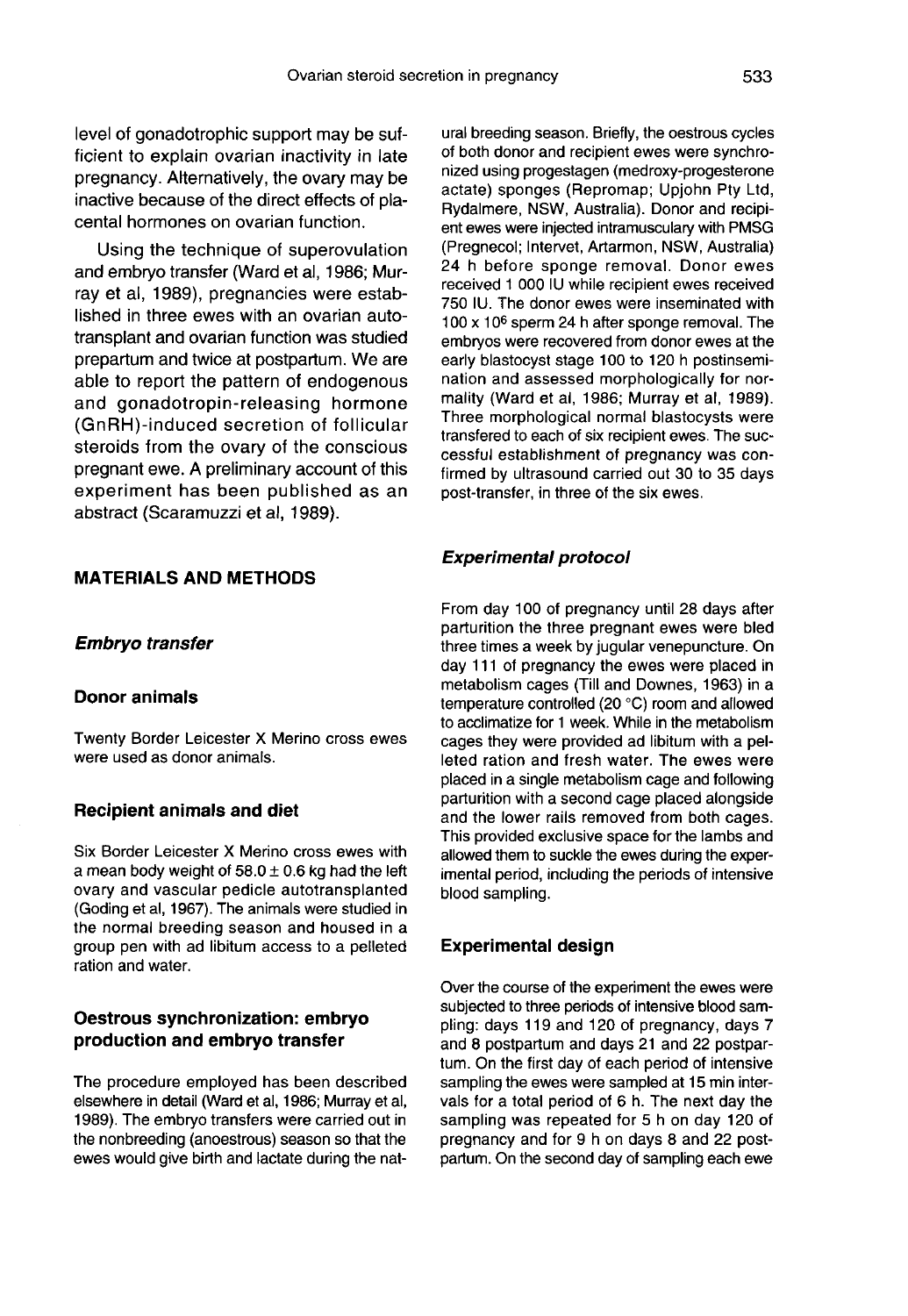was injected intravenously with 2 mL of saline containing 150 ng of GnRH (Sigma Chemical Company, MO, USA) at 2 h (day 121 of pregnancy) and at 1 and 5 h (days 8 and 22 postpartum) of the intensive sampling period. Each sampling consisted of a timed ovarian venous blood (5 mL) followed immediately by a sample of jugular venous blood (3 mL). The blood was centrifuged at 4 °C, the plasma harvested and stored at  $-20$  °C.

#### **Cannulations**

On the day prior to the start of the intensive blood sampling all ewes had a polyvinyl cannula inserted into the jugular vein distal to the ovarian and jugular vein anastomosis, and a second polyvinyl cannula inserted into the contralateral jugular vein (Downing, 1994).

#### Pharmaceutical treatments

Following cannulation and daily thereafter, all ewes were given a 4 mL intramuscular injection of antibiotic (Hydropen; Bomac Laboratories, Castle Hill, NSW, Australia). Over the intensive blood sampling period all ewes were given a rapid intravenous injection of 5 000 IU heparin (Boots Australia Pty Ltd, North Rocks, NSW, Australia) at the start of sampling and then every 3 h. Between blood samples the cannulae were filled with heparinized saline (50 IU mL $^{-1}$ ).

#### Hormone analysis

The concentrations of luteinizing hormone (LH), progesterone (Downing et al, 1995), oestradiol and androstenedione (Dowing, 1994) were determined using established radioimmunoassays. Details of the antibodies and their specificities, the sensitivity and the inter- and intra-assay variability for these assays carried out in the same laboratory have been published in detail elsewhere (Downing, 1994; Downing et al, 1995).

#### Progesterone

The concentration of progesterone was determined in jugular venous blood collected three times weekly.

#### Luteinizing hormone

LH concentrations were determined in jugular venous plasma samples collected during the periods of intensive sampling.

#### **Oestradiol**

The concentration of oestradiol was determined in ovarian venous samples collected during the periods of intensive sampling. The time taken to collect each ovarian venous sample was recorded and the blood haematocrit determined hourly. These values were then used to determine the secretion rate of oestradiol (Collett et al, 1973).

#### Androstenedione

The concentration of androstenedione was determined in ovarian venous plasma collected during the periods of intensive sampling. The time taken to collect each ovarian venous sample was recorded and the blood haematocrit determined hourly. These values were then used to determine the secretion rate of androstenedione (Collett et al, 1973).

#### Statistical analysis

Differences in basal hormone concentrations and secretion rates were compared using a repeated measures analysis of variance (ANOVA, CRL; Clear Lake Inc, Houston, TX, USA). The maximum responses of LH, oestradiol and androstenedione to GnRH injection were compared using Student's unpaired t-test.

#### RESULTS

#### Embryo transfer

Pregnancy was successfully established in three of the six recipient ewes with ovarian autotransplants. All three ewes carried to term and after an uneventful pregnancy delivered normally and unassisted on day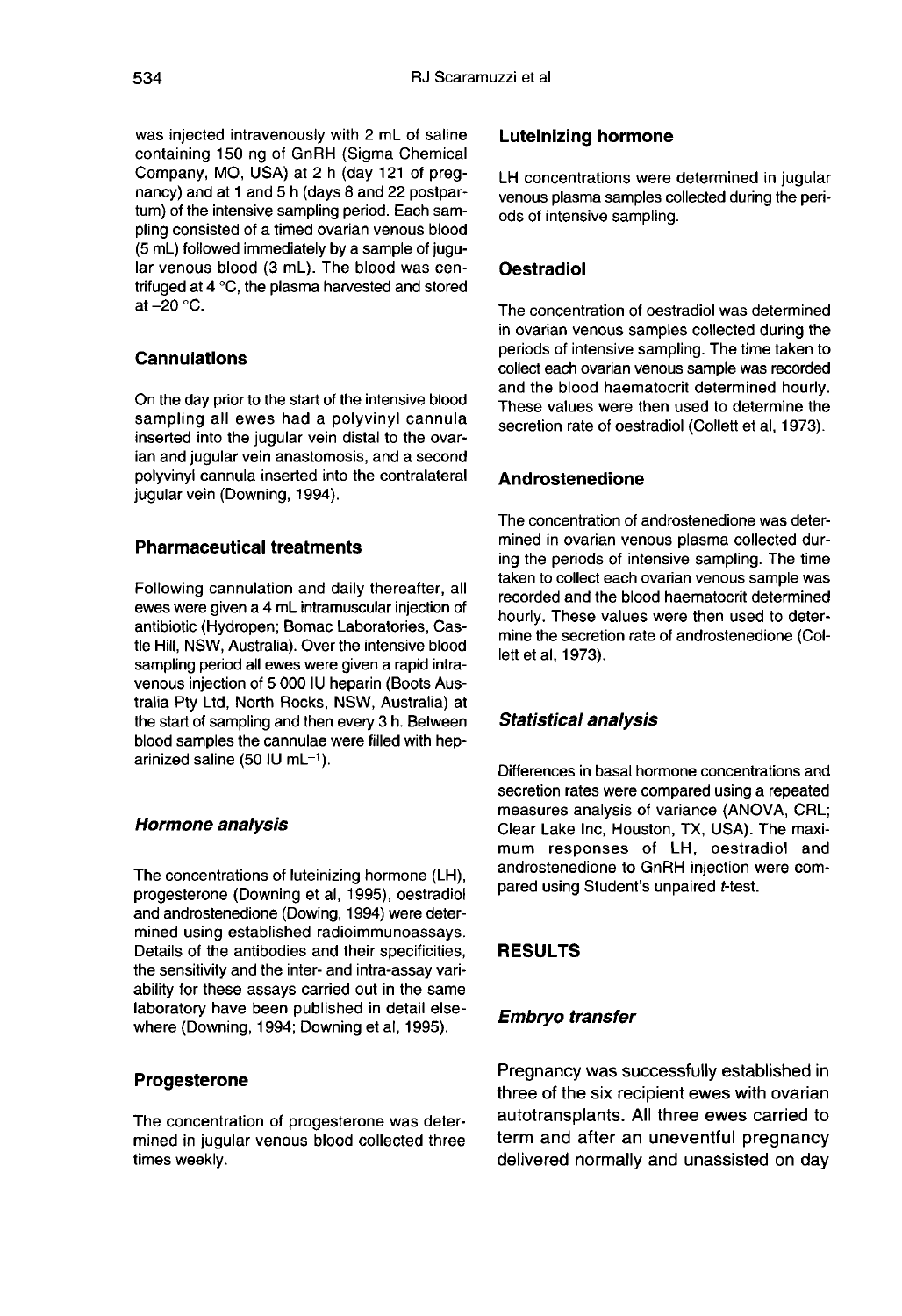147 of gestation. One ewe delivered a single lamb, one a set of twins and the third a set of triplets. Lactation was established and lambs suckled normally.

#### **Progesterone**

Progesterone concentrations were high over the last 40 days of pregnancy but fell rapidly at parturition (fig 1). Two ewes appeared to have ovulated within a few days of parturition and progesterone concentrations rose indicative of luteal activity (fig 1).

#### Endogenous pulses of LH

No LH pulses were detected over the 6 h sampling period in any ewe on day 120 of pregnancy. On day 7 postpartum one ewe had a single LH pulse (amplitude 4.5 ng  $mL^{-1}$ ); no LH pulses were detected in the other two ewes. On day 21 postpartum one ewe (the same one) had a single LH pulse (amplitude 2.8 ng mL $^{-1}$ ); no LH pulses were detected in the other two ewes. The mean concentrations of LH were low and not significantly different from each other at all three sampling periods (table I) and this is reflected in low endogenous secretion rates of oestradiol (table I). The secretion rate of androstenedione was elevated on day 120 of pregnancy when compared to the secretion rates on days 7 and 21 postpartum (table I); however, the differences were only significant on day 7 postpartum ( $P = 0.05$ ).

#### Responses to the GnRH challenge

On day 121 of pregnancy the injection of GnRH induced significant LH release (fig 2) but, the maximum LH concentration was greatly reduced compared to the corresponding release induced by the same dose of GnRH on days 8 ( $P < 0.05$ ) and 22 ( $P <$ 0.05) postpartum (table II). There was no detectable increase in the secretion of either oestradiol or androstenedione around the time of the induced LH release (fig 2) although the basal secretion of androstenedione was elevated.



Fig 1. The plasma concentrations of progesterone in three ewes with an ovarian autotransplant from day 100 of pregnancy until day 28 postpartum.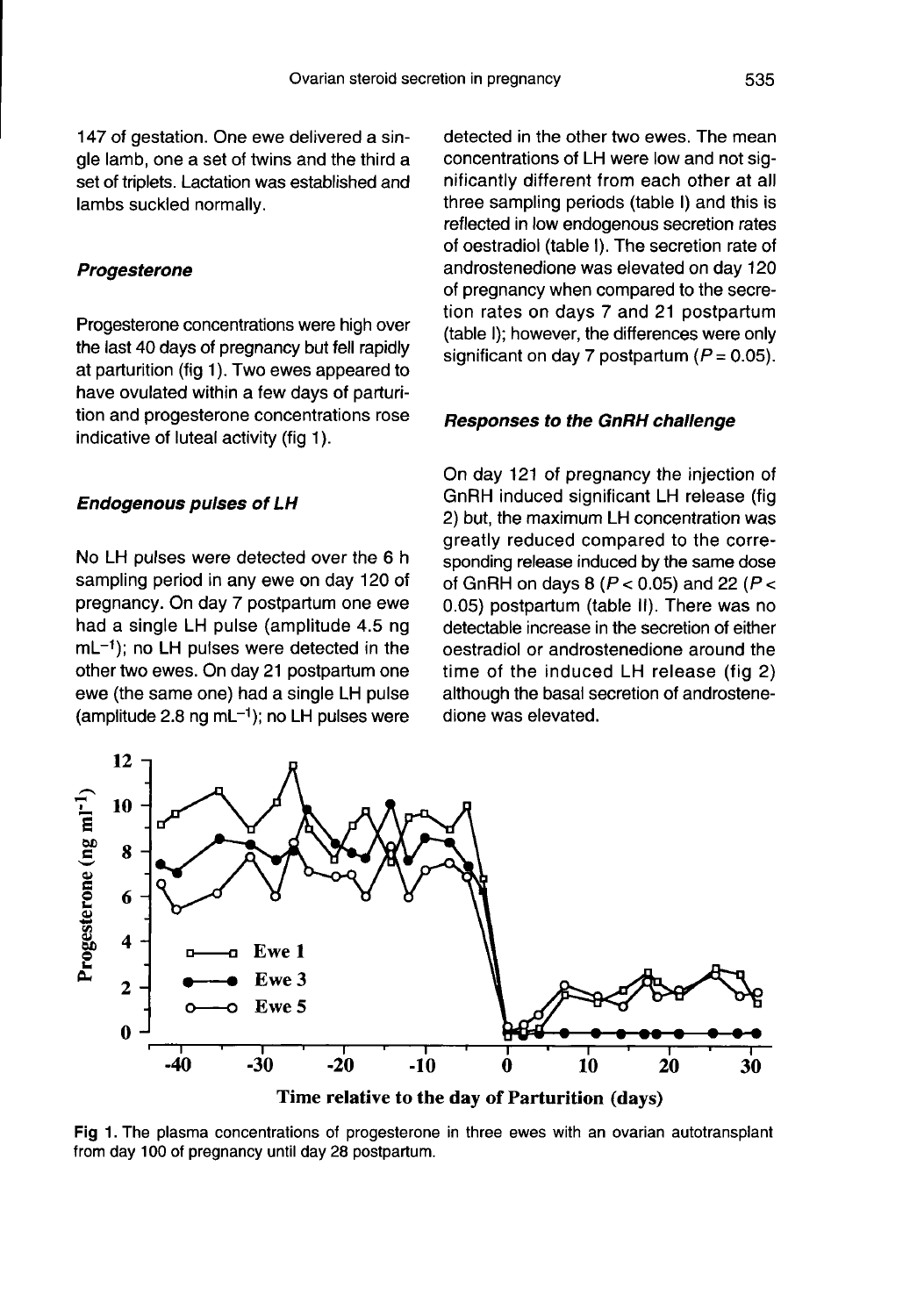

Fig 2. The mean  $(\pm$  SEM) concentration of luteinizing hormone (LH) and the mean  $(\pm$  SEM) ovarian secretion rate of androstenedione and oestradiol in three ewes with an ovarian autotransplant on day 121 of pregnancy. The arrow indicates the time of a rapid intravenous injection of 2 mL of saline containing 150 ng of gonadotropin-releasing hormone (GnRH).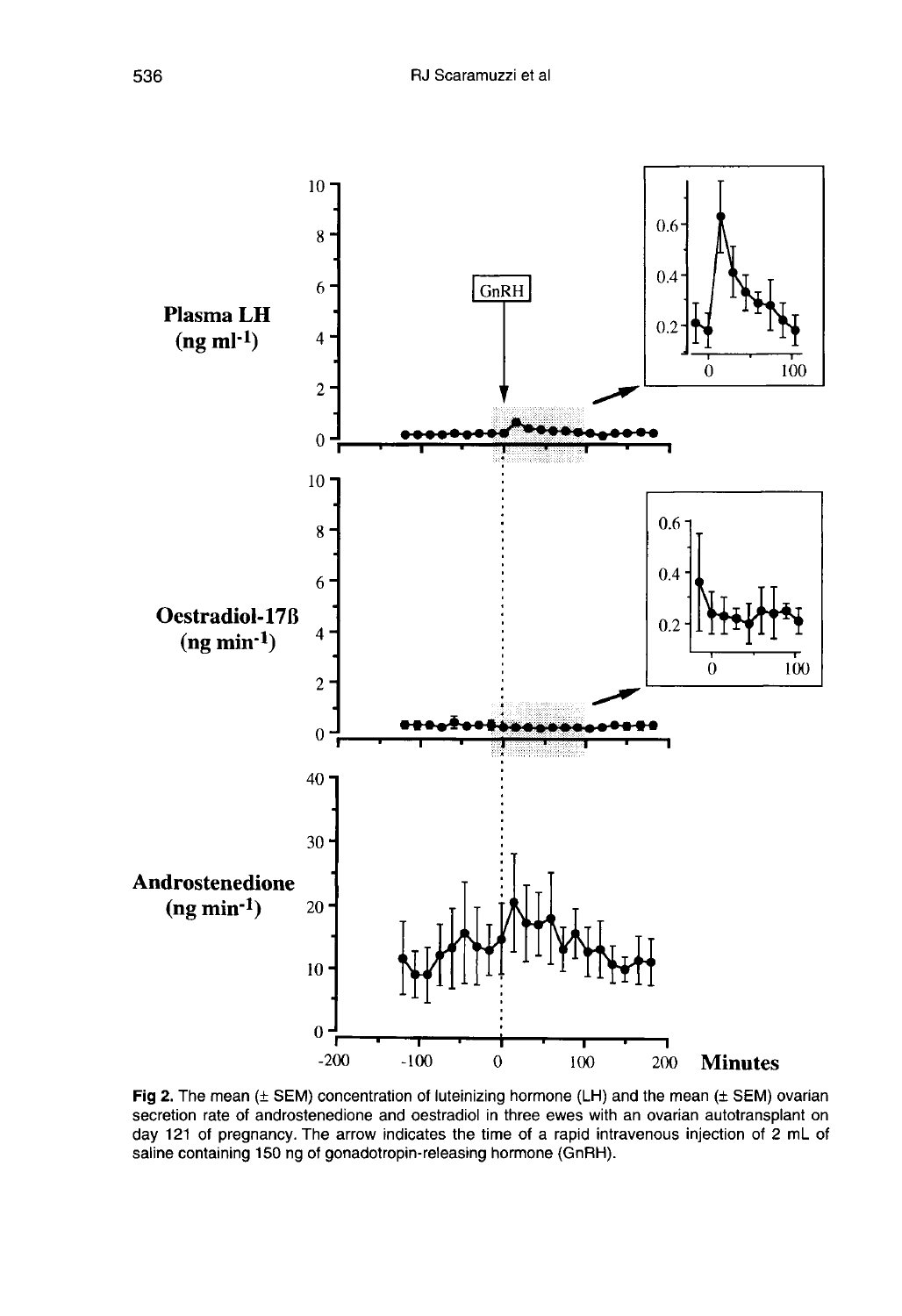On day 8 postpartum both injections of GnRH induced significant LH release. There was no difference in the maximum LH concentration between the two injections (table II, fig 3). The secretion of both oestradiol  $(P < 0.001)$  and androstenedione ( $P <$ 0.001) increased rapidly to a peak 75 min

after GnRH and then declined significantly to basal secretion by 4 h after GnRH. The second injection of GnRH also increased the secretion rates of oestradiol  $(P < 0.01)$  and androstenedione ( $P < 0.01$ ) and maximum secretion was observed 60 and 45 min after GnRH (fig 3).

Table I. The mean  $(\pm$  SEM) concentration of luteinizing hormone (LH) and the mean  $(\pm$  SEM) secretion rate of androstenedione and oestradiol in three ewes with an ovarian autotransplant on day 120 of pregnancy and on days 7 and 21 postpartum.

|                                 | Day 120 pregnant            | Day 7 postpartum  | Day 21 postpartum  |
|---------------------------------|-----------------------------|-------------------|--------------------|
| LН<br>$(nq mL^{-1})$            | $0.18 \pm 0.07$             | $0.42 \pm 0.23$   | $0.30 \pm 0.15$    |
| Oestradiol<br>$(ng min-1)$      | $0.34 \pm 0.09$             | $0.33 \pm 0.27$   | $0.29 \pm 0.10$    |
| Androstenedione<br>$(ng min-1)$ | $10.54 + 3.02$ <sup>a</sup> | $2.49 \pm 0.52$ b | 4.11 $\pm$ 1.77 ab |

ab Within rows values with the different superscripts differ at  $P < 0.05$ .

Table II. The mean  $(\pm$  SEM) maximum concentration of luteinizing hormone (LH) and the mean  $(\pm$  SEM) maximum secretion rates of oestradiol and androstenedione in three ewes with an autotransplanted ovary and challenged with a rapid intravenous injection of 150 ng of gonadotropin-releasing hormone (GnRH) on day 121 of pregnancy and on days 8 and 22 postpartum.

|                                                                   | Day 121 pregnant  | Day 8 postpartum  | Day 22 postpartum |
|-------------------------------------------------------------------|-------------------|-------------------|-------------------|
| LH pulse height<br>$(nq mL^{-1})$                                 | $0.63 \pm 0.14$ a | $3.89 \pm 1.69$ b | $4.67 \pm 1.39$ b |
| Maximum oestradiol<br>secretion rate (ng min-1)                   | $0.24 + 0.03$ a   | $2.09 + 0.89$ b   | $3.66 + 1.14$     |
| Maximum androstenedione<br>secretion rate (ng min <sup>-1</sup> ) | $20.43 \pm 7.66$  | $17.11 \pm 6.95$  | $29.45 \pm 9.23$  |

The maximum secretion rates of oestradiol and androstenedione are the mean maximum secretion rate observed following GnRH and it occurred between 30 and 75 min after GnRH injection. ab Within rows values with different superscripts differ at  $P < 0.05$ .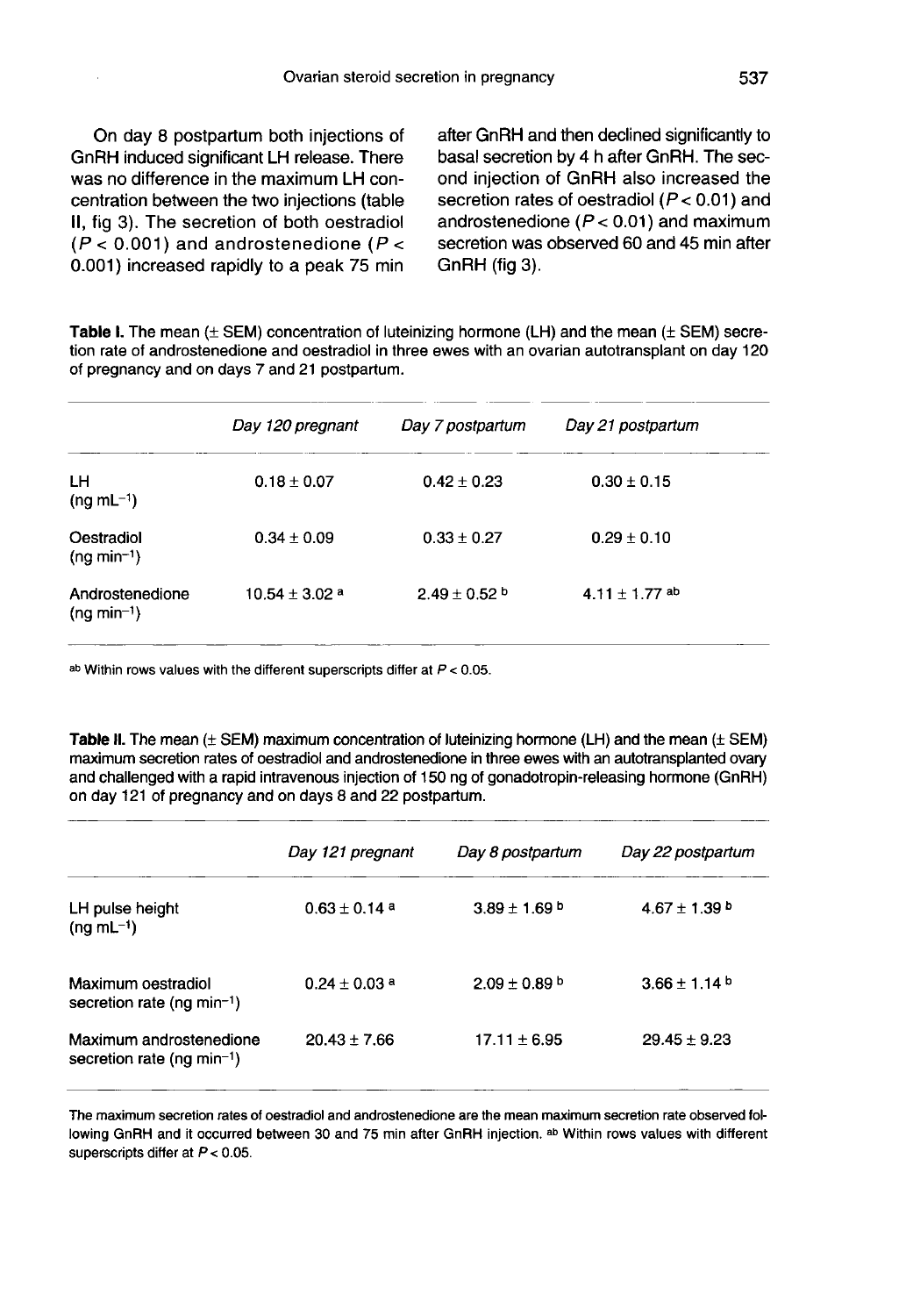On day 22 postpartum both injections induced significant LH release. There was no difference in the maximum LH concentration between the two injections (table II, fig 4). The secretion of both oestradiol ( $P <$ 0.001) and androstenedione ( $P < 0.001$ ) increased rapidly to a peak 75 and 60 min after GnRH and then declined to basal secretion by 4 h after GnRH. The second injection of GnRH also increased the secretion rates of oestradiol ( $P < 0.001$ ) and androstenedione ( $P < 0.01$ ) and maximum secretion was observed 30 min after GnRH (fig 4).

#### DISCUSSION

This experiment reports the first account of the establishment of pregnancy in ewes with an autotransplanted ovary. Although only three of the six ewes became pregnant, the resulting data derived from these three animals is unique and offers further insights into the control of ovarian activity during the final trimester of pregnancy in the ewe. Clearly removal of the ovary and its relocation to a superficial site under the skin in the neck region (Goding et al, 1967) has not compromised the ability of the ovary to maintain pregnancy until such time as the developing placenta takes over this function. Parturition on day 147 of pregnancy was normal and progesterone concentrations fell sharply immediately prior to birth, confirming that luteolysis at the end of pregnancy does not require an intact utero-ovarian vasculature (Moor et al, 1970). Sponta neous luteolysis at the end of the oestrous cycle does not occur in nonpregnant ewes with an ovarian autotransplant and the corpora lutea persist beyond their normal life span of 14 days. The corpora lutea in ewes with an ovarian autotransplant regress spontaneously sometime between 100 and 150 days (Wheeler, 1973) and this is similar to the pattern of spontaneous regression of corpora lutea seen in the hysterectomized ewe (Moor et al, 1970). The corpora lutea of pregnancy appear to behave in a similar fashion because it is apparent that the corpora lutea had regressed before the time of the normal fall in placental progesterone that takes place just before parturition (Bassett et al, 1969).

There was a complete inhibition of LH pulse secretion on day 120 of pregnancy and this is consistent with other reports (Al-Gubory et al, 1989; 1994a) and is undoubtedly associated with the high rate of secretion of placental steroids, especially progesterone. Exogenous GnRH was able to induce pulses of LH on day 121 of pregnancy, but the amplitude of the resulting pulses was reduced. These data suggest that both the GnRH neuronal system and pituitary sensitivity of GnRH stimulation are strongly inhibited during pregnancy in the ewe. These inhibitory effects both appear to be rapidly reversed in ewes after parturition so that by day 7 postpartum, pulsatile LH secretion was restored and LH pulse amplitude was normal; this is consistent with other reports (Al-Gubory et al, 1989, 1994a). The influence of pregnancy on ovarian follicular development is not uniform across species and this presumably reflects species differences in placental function, particularly placental steroid secretion. Thus, in the rodent LH pulses are maintained and follicular development to the antral stage continues more or less throughout pregnancy (Greenwald and Roy, 1994). On the other

Fig 3. The mean  $(±$  SEM) concentration of luteinizing hormone  $(LH)$  and the mean  $(±$  SEM) ovarian secretion rate of androstenedione and oestradiol in three ewes with an ovarian autotransplant on day 8 postpartum. The arrows indicate the time of a rapid intravenous injection of 2 mL of saline containing 150 ng of gonadotropin-releasing hormone (GnRH).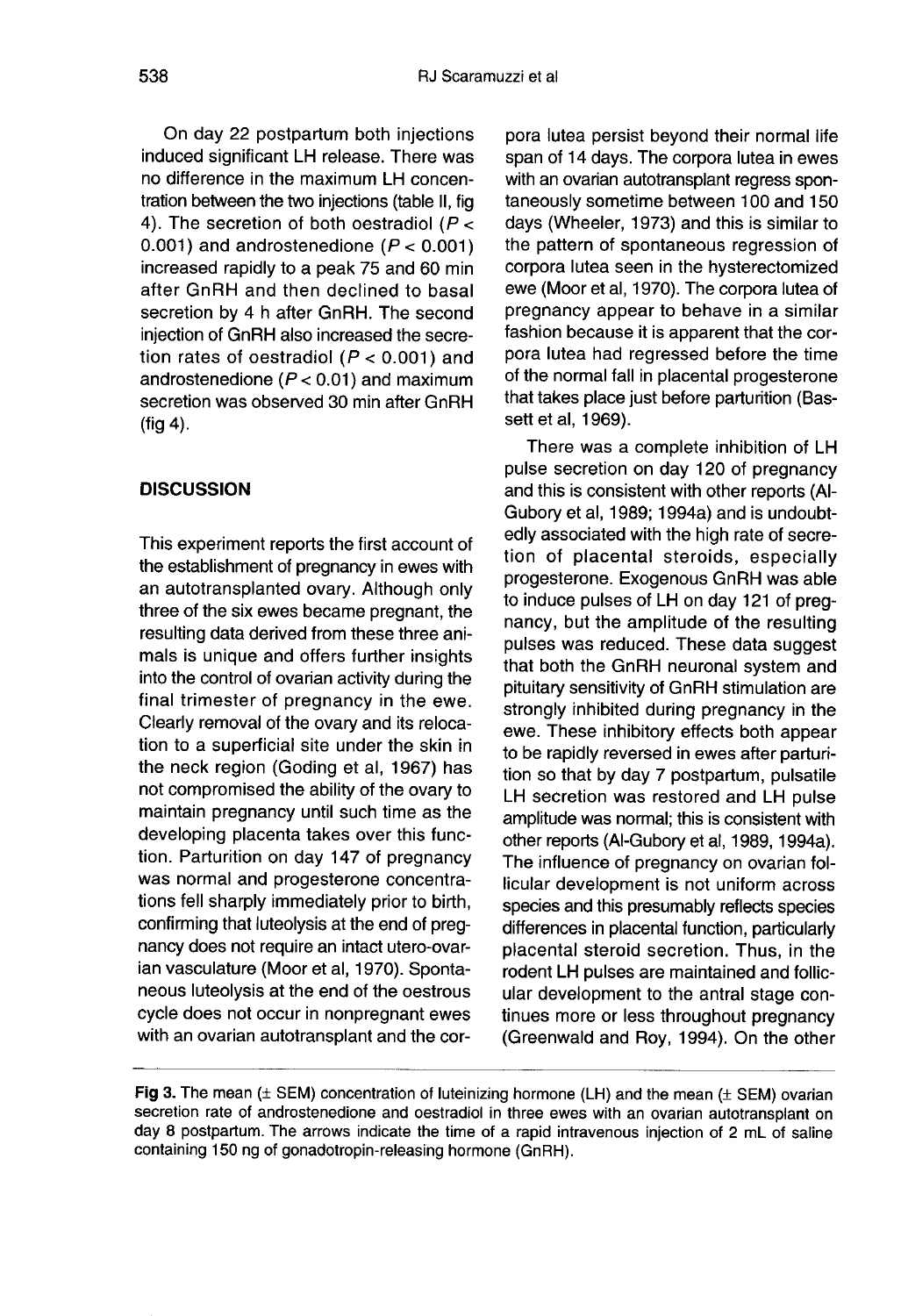

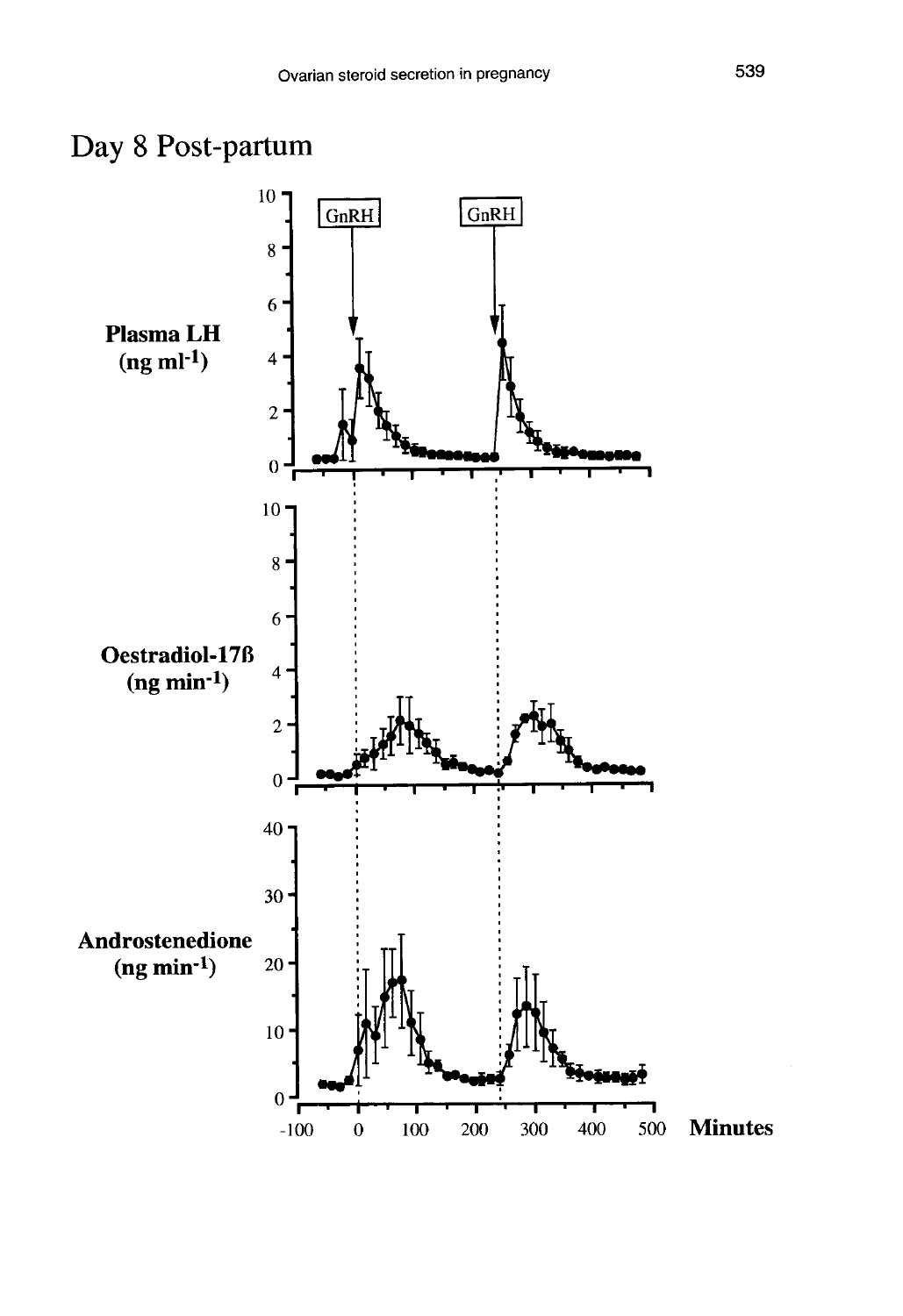# Day 22 Post-partum

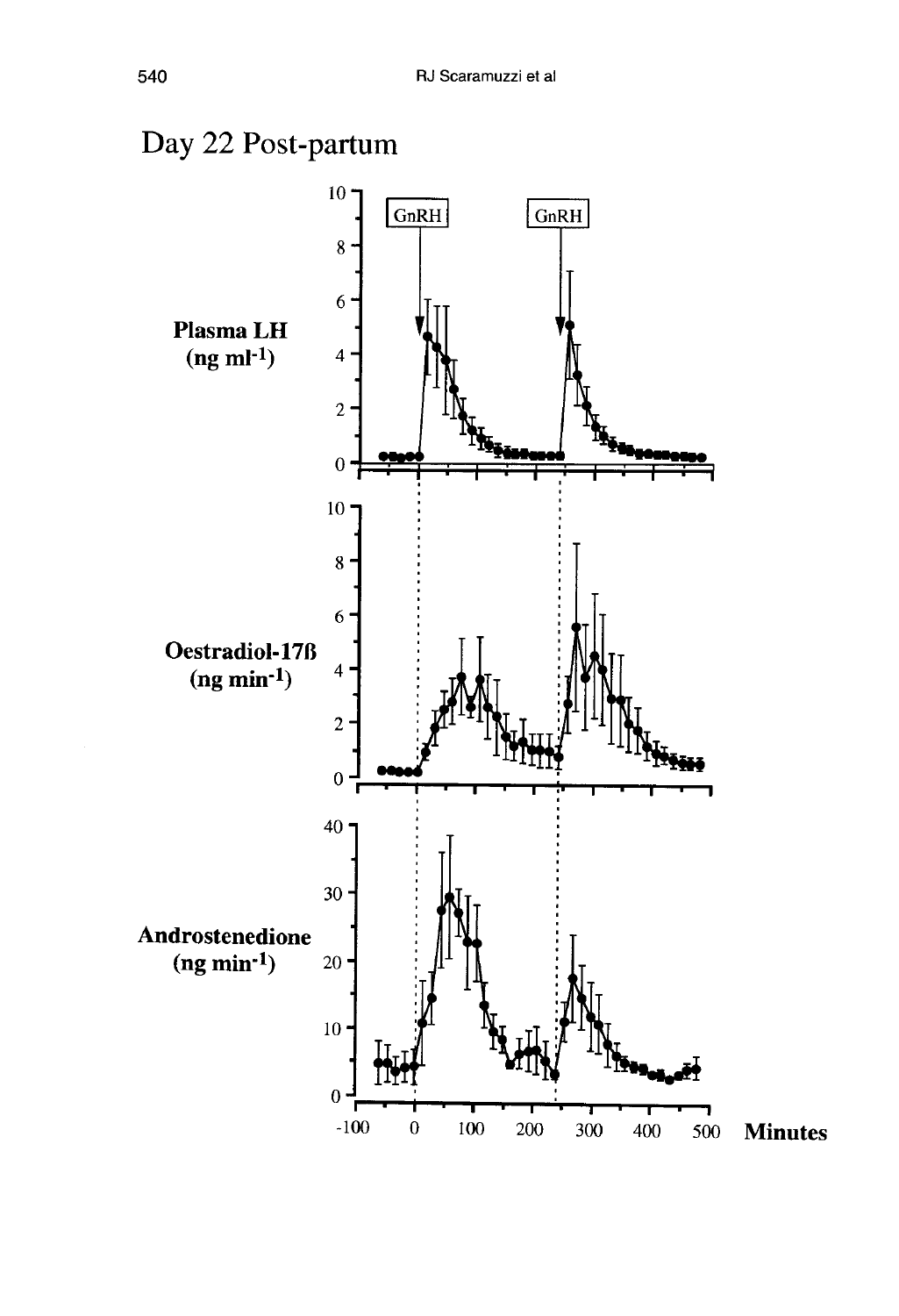hand, pulsatile LH secretion is greatly inhibited during pregnancy in the sheep (Al-Gubory et al, 1989, 1994a) and the cow (Schallenberger et al, 1985) and the numbers of antral follicles are greatly reduced.

Some aspects of ovarian function were also suppressed in pregnancy. Basal secretion of oestradiol was low, suggesting an absence of large oestrogenic follicles at this stage of pregnancy and a low frequency of pulsatile LH release. Unlike the cow, the peripheral concentration of oestradiol in the pregnant ewe remains low until a day or so before parturition (Challis and Patrick, 1981 ). The secretion of androstenedione was markedly elevated on days 121 and 122 of pregnancy (table I, fig 2) and the peripheral concentration of androstenedione is elevated in maternal plasma during pregnancy in the ewe (Yu et al, 1983). These observations suggest that both the foetus and the ovary contribute to the elevated peripheral androgen concentrations seen in the pregnant ewe. The source of ovarian androstenedione is most likely small nonoestrogenic follicles (Al-Gubory and Martinet, 1986), although the pattern of secretion is atypical in that there appears to be a high rate of constitutive secretion (table I, fig 2). The high secretion of ovarian androstenedione leads to the novel suggestion that sheep ovary may be responding to placental hormones.

Since the amplitude of the GnRH-induced LH release was low in the pregnant ewes it is not possible to conclude definitively from these observations that ovarian responsiveness to LH is diminished during late pregnancy. There is little published information on the responsiveness of the ovine ovary to gonadotrophin stimulation during pregnancy and the question of ovarian responsiveness to gonadotrophins remains open.

Following parturition ovarian function was spontaneously and rapidly reestablished so that by day 7 two of the ewes had already ovulated before the first sampling period and before the first GnRH test on day 8. In all three ewes the ovarian responses to GnRH-induced LH release were normal and the secretion of both oestradiol and androstenedione responded with a pulse of secretion similar to that observed in cycling ewes (Campbell et al, 1994). However, the frequency of spontaneous LH pulses was low suggesting that re-activation of the GnRH neuronal system from the inhibition of pregnancy is an important component of postpartum recovery (Jolly et al, 1995).

The present study clearly shows that the secretion rate of androstenedione was elevated on days 120 and 121 of pregnancy and that its basal secretion was greater than that observed on days 7 and 21 postpartum (table I). Since androgens are normal precursors for oestrogen synthesis it appears that aromatization may be inhibited in late pregnancy. The inhibition of follicular oestradiol production during late pregnancy, even in the presence of high amounts of androstenedione, may result from low follicle-stimulating hormone (FSH) concentrations in the blood. After parturition the rapid increase in follicular growth (Al-Gubory and Martinet, 1986) coincides with increased secretion of FSH (Al-Gubory et ai, 1989). Unfortunately, we did not measure jugular plasma concentrations of FSH in this experiment. There is also evidence that the corpus luteum (Al-Gubory et al, 1994b) and the placenta (Al-Gubory et al,

Fig 4. The mean  $(\pm$  SEM) concentration of luteinizing hormone (LH) and the mean  $(\pm$  SEM) ovarian secretion rate of androstenedione and oestradiol in three ewes with an ovarian autotransplant on day 22 postpartum. The arrows indicate the time of a rapid intravenous injection of 2 mL of saline containing 150 ng of gonadotropin-releasing hormone (GnRH).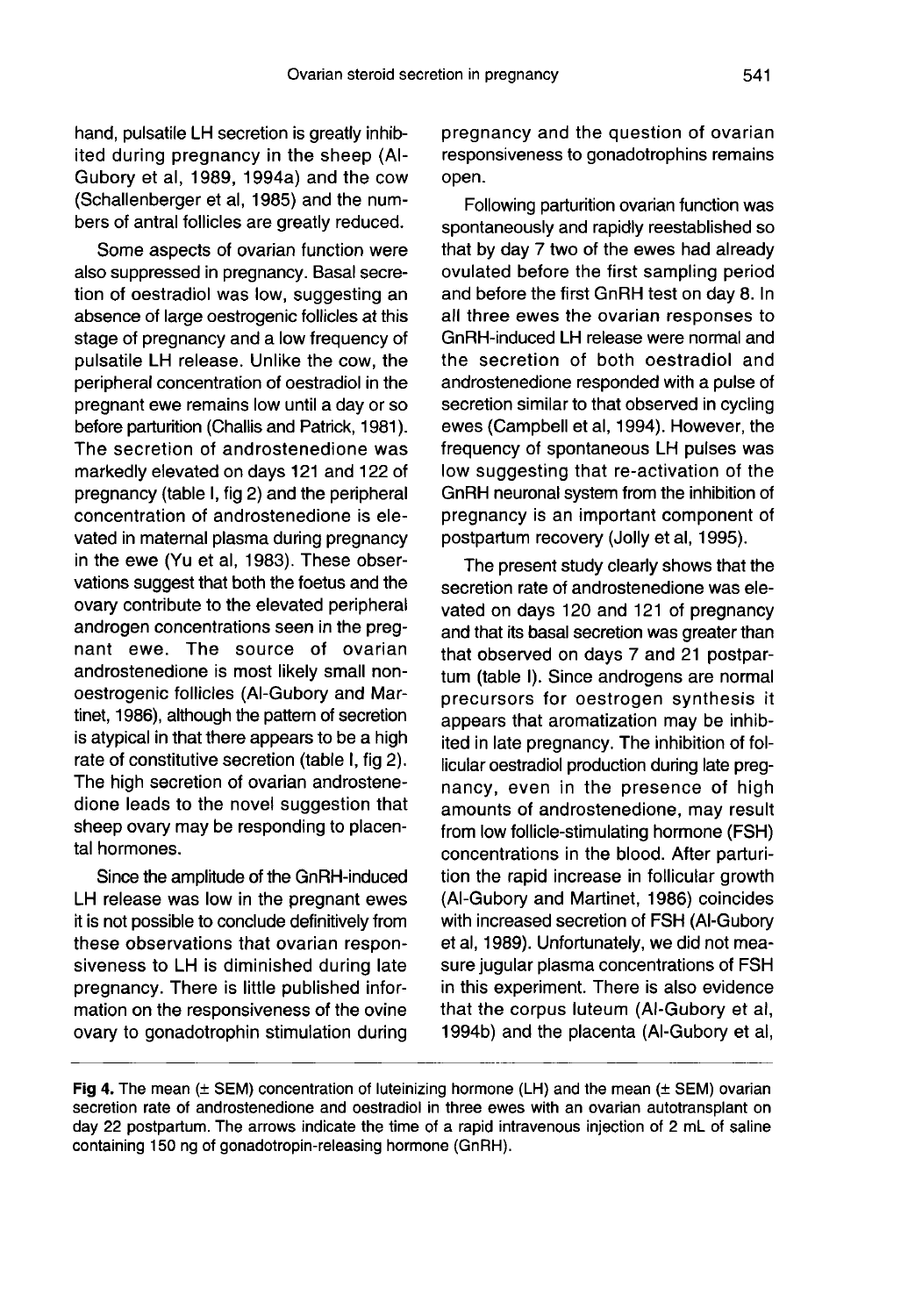1995) contain nonsteroidal factors that inhibit granulosa cell aromatase activity.

#### ACKNOWLEDGMENTS

We wish to thank D Paliskis for expert technical assistance. Assistance with the embryo transfer procedures was provided by Dr CD Nancarrow was supplied by Dr RM Hoskinson (CSIRO Division of Animal Production, Prospect, NSW, Australia). lodination grade ovine LH (G3-233) was supplied by Dr H Papkoff (University of San Francisco, San Francisco, CA, USA). The provision of reagents by the National Hormone and Pituitary Program for the assay of ovine LH assay is also gratefully acknowledged.

#### REFERENCES

- Abecia JA, Forcada F, Zarazaga L (1992) Influence of nutrient status of postpartum Rasa Aragonesa ewes lambing in the seasonal anoestrus on the reactivation of oestrus activity and ovulation rate. In: Proceedings of the 12th International Congress on Animal Reproduction, The Hague, the Netherlands, 4, 2015- 2017 7,
- Adams CE (1968) Ovarian response to human chorionic gonadotrophin and egg transport in the pregnant and post-parturient rabbit. J Endocrinol 48, 101-105
- Al-Gubory KH, Martinet J (1986) Comparison of the total ovarian follicular populations at day 140 of pregnancy and at day 5 postpartum in ewes. Theriogenology 25, 795-808
- Al-Gubory KH, Blanc MR, Poirier JC, Solari A, Martinet J (1989) Evidence that the corpus luteum of pregnancy contributes to the control of tonic secretion of LH in the ewe. J Reprod Fertil 85, 125-131
- Al-Gubory KH, Blanc MR, Poirier JC (1994a) Effect of pregnancy and hysterectomy on pituitary gonadotrophin secretion in the ewe. Anim Reprod Sci 35, 209-222
- Al-Gubory KH, Driancourt MA, Antoine M, Martal J, Neimer N (1994b) Evidence that a non-steroidal factor from corpus luteum of pregnant sheep inhibits aromatase activity of ovarian follicles in vitro. J Reprod Fertil 100, 51-56
- Al-Gubory KH, Machelon V, Nome F (1995) Evidence that a non steroidal factor from ovine placenta inhibits aromatase activity of granulosa cells in vitro. CR Acad Sci (Paris) III, 318, 91-98
- Bassett JM, Oxborrow TJ, Smith ID, Thorbum GD (1969) The concentration of progesterone in the peripheral plasma of the pregnant ewe. J Endocrinol 45, 449-457
- Bogovich K, Richards JS (1982) Androgen biosynthe sis in developing ovarian follicles: evidence that luteinizing hormone regulates thecal  $17\alpha$ -hydroxylase and C17-20-lyase activities. Endocrinology 111, 1201-1208
- Bogovich K, Richards JS, Reichert LE Jr (1981) Obligatory role for luteinizing hormone (LH) in the initiation of preovulatory follicular growth in the pregnant rat: specific effects of human chorionic gonadotropin and follicle-stimulating hormone on LH receptors and steroidogenesis in theca, granulosa and luteal cells. Endocrinology 109, 860-867
- Campbell BK, Gordon BM, Scaramuzzi RJ (1994) The effect of ovarian arterial infusion of transforming growth factor  $\alpha$  on ovarian follicle populations and ovarian hormone secretion in ewes with an autotransplanted ovary. J Endocrinol 143, 13-24
- Carson RS, Richards JS, Kahn LE (1981) Functional and morphological differentiation of theca and granulosa cells during pregnancy in the rat: dependence on increased basal luteinizing hormone activity. Endocrinology 109, 1433-1441
- Challis JRG, Patrick JE (1981) Sharp increase in free circulating oestrogen immediately before parturition in sheep. Can J Physiol Pharmacol 59, 970-978
- Collett RA, Land RB, Baird DT (1973) The pattern of progesterone secretion by the autotransplanted ovary of the ewe in response to ovine luteinizing hormone. J Endocrinol 56, 403-411
- Connor JR, Davis HN (1980) Postpartum estrus in Norway rats. I. Behaviour. Biol Reprod 23, 994-999
- Downing JA (1994) Interactions of nutrition and ovulation rate in ewes. PhD thesis, Macquarie University, Sydney, NSW, Australia
- Downing JA, Joss J, Connell P, Scaramuzzi RJ (1995) Ovulation rate and the concentrations of gonadotrophic and metabolic hormones in ewes fed lupin grain. J Reprod Fertil 103, 137-145
- Goding JR, McCraken JA, Baird DT (1967) The study of ovarian function in the ewe by means of a vascular autotransplantation technique. J Endocrinol 39, 37-52
- Govan ADT (1968) The human ovary in early pregnancy. J Endocrinol 40, 421-428
- Govan ADT (1970) Ovarian follicular activity in late pregnancy. J Endocrinol 48, 235-241
- Greenwald GS (1966) Ovarian follicular development and pituitary FSH and LH content in the pregnant rat. Endocrinology 79, 572-578
- Greenwald GS (1967) Induction of ovulation in the pregnant hamster. Am J Anat 121, 249-258